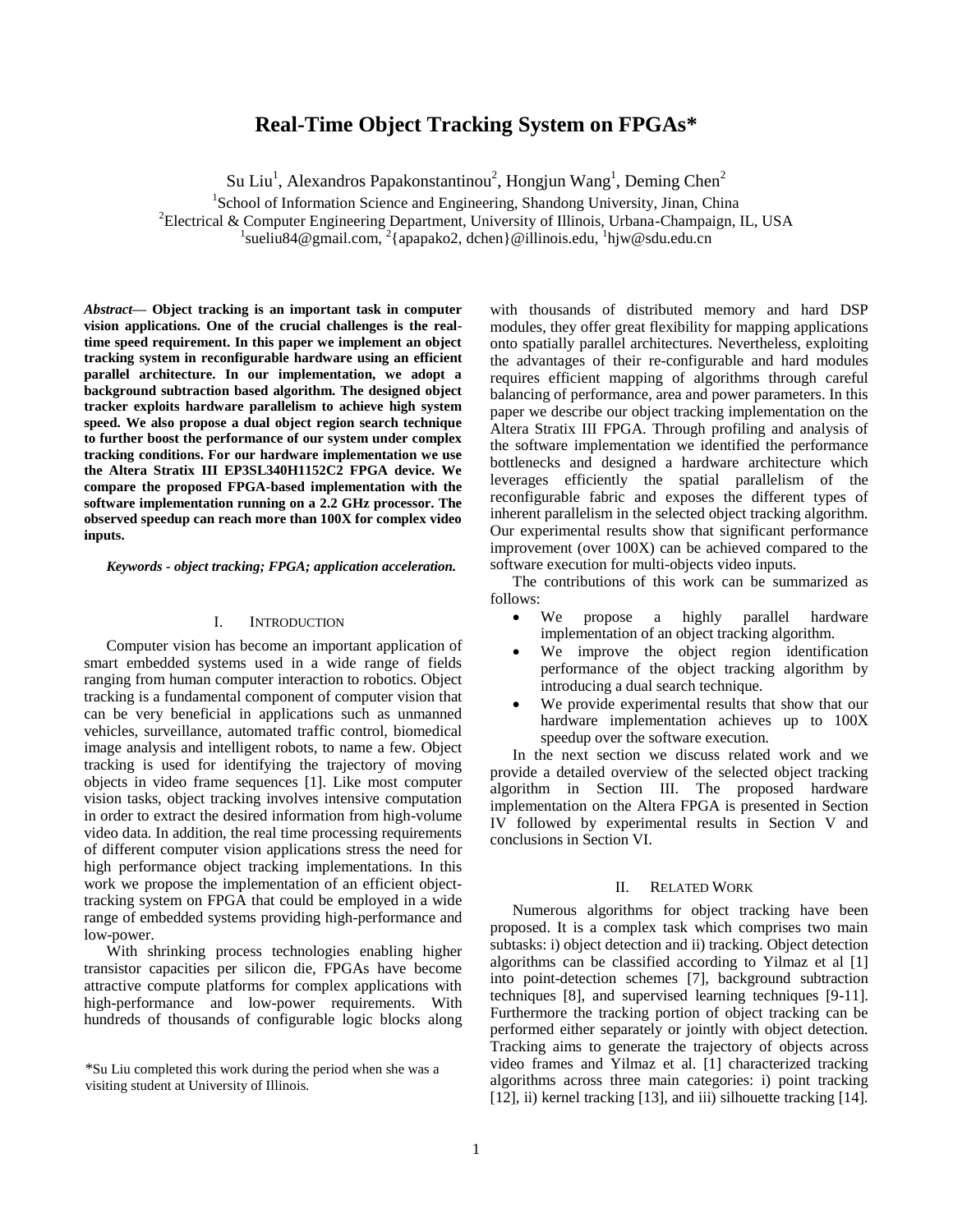In this work we leverage an efficient algorithm which is based on background subtraction detection and kernel tracking of objects. The main focus of this work is on the performance improvement achieved over a software implementation from a carefully-crafted hardware implementation on the FPGA.

Due to the advantages offered by FPGAs in compute intensive applications, several object tracking algorithms have been implemented on reconfigurable devices in previous works. Nevertheless, one of the biggest challenges of custom hardware implementations is mapping complex algorithms onto reconfigurable fabric architectures that can offer good performance under rigid resource constraints. Jung et al. [3] implemented a multiple objects tracking system on hardware based on particle filters [15]. However, the tracking speed was below 57 frames per second (fps) and no comparison with software execution was provided. Usman et al. [4] adopted an FPGA software processor based design to implement mean shift [1] based object tracking. However, the biggest size of tracked objects is limited to 32X32 pixels and the performance does not exceed 25 fps. Jinbo et al. [5] implemented a hardware detection system based on the Active Shape Model (ASM) algorithm, and they reported speedup of up to 15X compared to software execution. However, their implementation does not include tracking. A multi-camera object tracking system based on multiple-Cam-shift algorithm is implemented by Sirisak [6], but the reported speed is constrained to 25 fps.

Our FPGA implementation employs a carefully designed parallel architecture which helps significantly boost tracking performance over software execution. Moreover, we propose a dual-search method to utilize resources in an efficient and compact way. For the evaluation of our implementation, we use an Altera Stratix-III EP3SL340H1152C2 FPGA device. We achieve 21X to 104X speedup over the software execution with performance that ranges between 70-690fps for frames with 0-6 objects.

## III. OBJECT TRACKING ALGORITHM

The algorithm employed in this work is based on the background subtraction object tracking algorithm proposed by Yuri [2]. This algorithm tracks moving objects in video frames captured by fixed cameras (i.e. non moving cameras). Initially the background scene is built through averaging of several successive frames to handle time varying background scenes, such as waves on the water, moving clouds etc. This task is called background training and it helps build a reference frame which can be used to classify object regions during the actual object tracking processing. Generally, the reference frame is formed based on a weighted averaging function which takes as input N previous frames during background training. After the reference scene has been established, all subsequent frames will be classified in relation to it. The reference frame is updated when the values of all the frame pixels have changed significantly with respect to the corresponding reference frame pixels.

Our hardware implementation takes VGA resolution (640x480) video as input. The incoming video frames are processed within three main stages: i) preprocessing stage, ii) main detection and search stage and iii) tracking and display stage. In the preprocessing stage, the VGA-resolution input frames are downscaled to 80x60 resolution. Subsequently, in the main detection and search stage classification of the downscaled frame is performed with regard to the reference frame and the object tracking map is generated. In addition, further object region processing steps are implemented in this stage. Finally, in the third stage, the locations of moving objects are identified and marked on the screen. In the following sub-sections we describe the three processing stages in more detail.

## *A. Preprocessing Stage*

During the preprocessing stage the resolution of input frames is reduced from 640x480 to 80x60. Each frame is downscaled by a factor of eight through 2D Haar transform. Each 2D Haar transformation contains two 1D Haar transformations that take place sequentially first along frame rows and then along pixel columns. The dimensions of the frame that is generated by one 2D Haar transform are half of the original frame dimensions. We use three consecutive 2D Haar transforms to get the 80x60 size frame on which the rest of the object tracking processing is performed. The main motivation for image compression in our design is related to storage resource constraints as well as computation throughput constraints. Through downscaling, a reduction of the data volume per frame is achieved (i.e. from 9000Kbits/frame to 140.6Kbits/frame). Hence, the volume of data that needs to be stored and processed is significantly cut down. Subsequently, the new background reference frame,  $B_{n+1}$ , is determined in the downscaled image resolution of 80x60, according to the following weighted averaging function

$$
B_{n+1} = \alpha \cdot F_n + (1 - \alpha) \cdot B_n, \tag{1}
$$

where  $\alpha$  is the background training rate (typically 0.05), Fn is the most recent input frame,  $B<sub>n</sub>$  is the old reference frame and  $B_{n+1}$  is the newly trained reference frame. Tracking proceeds as normal until significant difference is measured in the input frame with regard to the reference frame. In that case the reference scene image is updated to the weighted average reference calculated by (1).

# *B. Main Detection Stage*

An initial classification of each pixel in the current frame is performed in this stage. Background subtraction based object detection relies on the property that the color values of pixels within the frame regions of moving objects, generally differ greatly from those of the corresponding pixels in the reference frame of the background scene. Thus, the absolute difference of the RGB values between the corresponding pixels in the current frame and the reference frame is used to identify potential moving object locations. One difference value is calculated for each color component in the RGB representation of the frame. If the value for any of the R, G, or B absolute differences exceeds a predetermined threshold, the corresponding pixel is marked as *foreground* (i.e.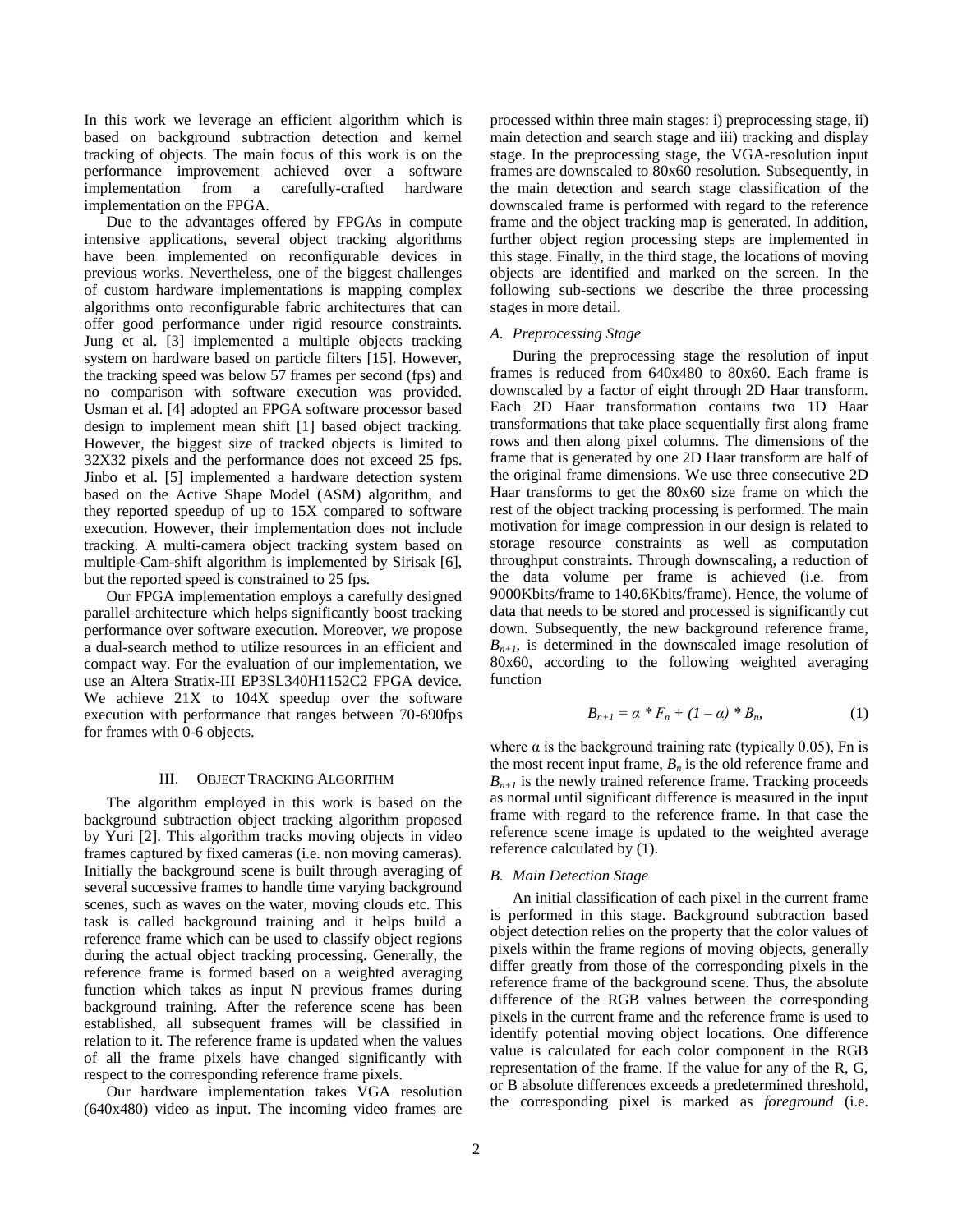potential moving object region). Otherwise, it is marked as *background* (i.e. reference scene region).

The frame classification generates an 80x60 binary matrix, called *object map*. Each binary element in the object map corresponds to one pixel in the 80x60 downscaled frame, which is set to '1' or '0' depending on whether the corresponding pixel is classified as foreground or background, respectively. In particular the value of each element in the object map is determined as follows:

$$
\Delta I_{t, R(x,y)} = |I_{t, R(x,y)} - I_{bg, R(x,y)}| \tag{2}
$$

$$
\Delta I_{t, G(x, y)} = /I_{t, G(x, y)} - I_{b g, G(x, y)} \tag{3}
$$

$$
\Delta I_{t,B(x,y)} = \left| I_{t,B(x,y)} - I_{bg,B(x,y)} \right|
$$
\n<sup>(4)</sup>

$$
L(x, y) = \begin{cases} 1, & \text{if } \Delta I \geq th \\ 0, & \text{if } \Delta I < th \end{cases} \tag{5}
$$

where  $I_{t,R(x,y)}$  represents the Red color component of the  $(x,y)$ <sup>th</sup> pixel in the current frame and  $I_{b,g,R(x,y)}$  represents the Red color component of the  $(x,y)$ th pixel in the reference image.  $L(x, y)$  is the classification value of the  $(x,y)$ <sup>th</sup> element in the object map.

Subsequently, the object map is processed through a filtering phase which aims to smoothen the edges of the identified object regions. The filtering phase comprises three transformation steps which are applied to reduce the noise and scratch-like artifacts in the object map. In particular, dilation and erosion filters with structure sizes of 3x3 and 5x5 are used in a three-step dilation-erosion-dilation sequence which generates a new object map.

The newly generated object map is used in the final object region identification phase. In particular the binary matrix of the object map is scanned to identify the exact location of each individual object in the image. We have improved the original algorithm of object region identification to include two object identification modes: i) single mode and ii) block mode. Moreover, we parallelize the object region identification by splitting the binary matrix of the object map into 12 sub-matrices. All the 12 submatrices are processed concurrently. Details for both the dual mode identification technique and the object map processing parallelization are discussed in Section IV.B.

# *C. Tracking and Display Stage*

In this stage, the object region identification results generated in the previous stage for each sub-matrix are combined to calculate object region results for the entire frame. A *boundary joiner* module is used to build the final object position information from the partial information calculated for each sub-matrix of the object map. The object regions at the frame level are built through a 5-stage filtering process. Subsequently a bounding rectangle for each object is superimposed over each video frame and sent to the video output for display.

# IV. HARDWARE IMPLEMENTATION

# *A. System Architecture Overview*

 In our implementation we have used the Altera DE3 Development Board to take advantage of the different input and output interfaces to implement and verify the object tracking system. A daughter board with a video camera is connected to the GPIO interface of the DE3 development board to provide real-time video data, while a VGA display is connected to the corresponding DVI output of the DE3 board to display the processed video with highlighted object tracking results. Apart from the FPGA device the DE3 board contains abundant DRAM memory (2GB of DDR2). The DDR2 memory is used to either temporally store the streaming video data input or pre-load video frame sets that need to be processed. To evaluate the performance of our object tracking system, we explored in our experimental study the second case. Thus, we were able to measure processing throughputs beyond the real-time restrictions imposed by the system camera. Such a scenario is useful to process pre-recorded videos to identify and track certain objects of interests.

A control button on the DE3 board allows the user to select between training and tracking modes in the system operation. In both modes the pre-processing stage converts the raw video frames to downscaled RGB frames. This is achieved with the use of a frame grabber module and a 2D Haar module. The frame grabber module converts raw data captured with a CCD camera into standard RGB image values for a 640x480 frame. Then the RGB data are stored in the DDR2 memory of the DE3 board. Due to the high compute density of the 2D Haar transform, the system employs a pipelined architecture for processing the Haar transform and the subsequent tracking computations without impacting throughput. That is, 2D Haar transform operates on the  $(N+1)^{th}$  frame while the rest of the tracking hardware is processing the  $(N)$ <sup>th</sup> frame. Furthermore, the rich memory resource on the DE3 board is leveraged to build a quadruple buffering scheme to enhance performance (Fig. 2).

One of the most important compute throughput boosters in our hardware implementation is the architecture of the object region identification subsystem. This hardware subsystem integrates 12 object map processing modules (marked as P1–P12 in Fig. 2). Each of these modules processes one sub-matrix of the object map binary matrix. By processing the object map matrix with 12 parallel processing modules the FPGA implementation achieves significant speedup compared to the software implementation, which processes the object map elements in a sequential fashion.

As mentioned in the previous section, the proposed FPGA implementation incorporates a new object region identification technique which helps enhance the algorithm efficiency. In the proposed technique, there are two region identification modes: i) single mode and ii) block mode. The software version uses only the single mode which expands the identified object region by four neighboring points in the horizontal and vertical dimension, during each step. By introducing the block mode for object region identification, 16 points can be explored concurrently. By combining both modes, the proposed implementation achieves high processing throughput during the object region identification stage, especially for video inputs with large objects. The dual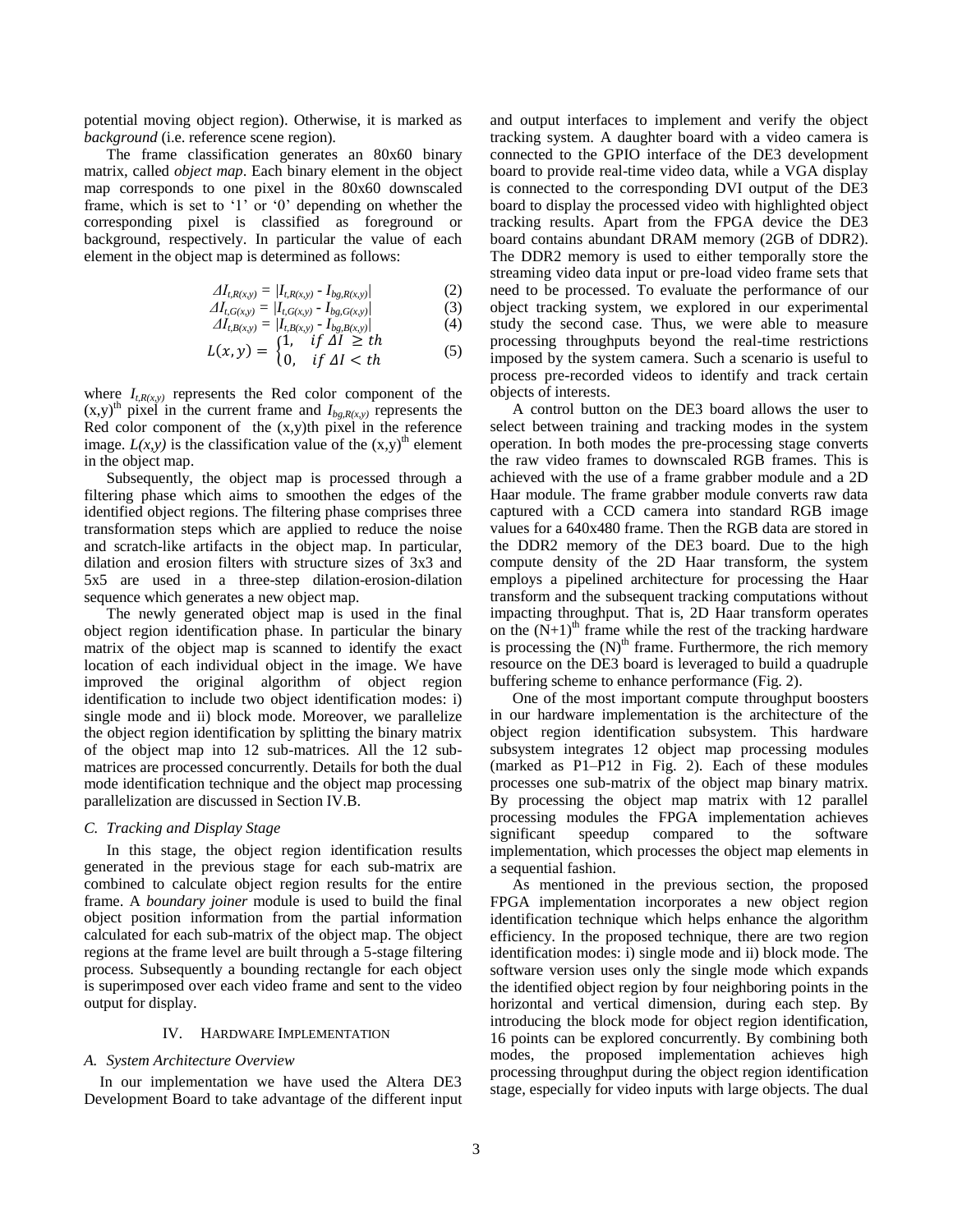mode region identification technique is further detailed in Section IV.C.

The 12 object map processing modules are complemented with a five-stage cascaded boundary joiner in the tracking and display stage. The boundary joiner module is responsible for combining the results of the parallel object map processing modules to get the accurate position information of all moving objects. In particular, the boundary joiner decides which objects are sub-parts of larger objects in order to correctly identify the frame-level objects and highlight them in the output video stream. More details on the boundary joiner are provided in Section IV.D.

# *B. Parallel Object Map Processing*

Based on execution latency profiling we have observed that the object region identification computation constitutes a big part of the total execution latency. The object region identification initially scans for foreground elements in the object map. Then a set of new elements to be examined is selected based on a 2D wavefront originating from the foreground elements which are stored in a BRAM. Therefore, the object region identification process entails an linearly growing set of elements with slope equals to 1 that have to be examined in each step. The computation density of each exploration step increases accordingly. In the original software version the exploration process is done in a sequential fashion, which results in high execution latencies. For example, a thousand comparisons need to be performed for a single exploration step in the worst case for the selected resolution. To improve execution latency we distribute the compute load to 12 parallel object exploration engines. We split the object map into 12 20x20 sub-matrices (in a 3x4 layout), which constrains the critical path latency to the time needed to examine 400 points in every sub-matrix. The advantage of this parallelism exposure is particularly useful in the case of large foreground regions.

As shown in Fig. 1, each object map processing module keeps track of foreground point by storing their coordinates into a BRAM of size 400x13 bits. There are 12 such BRAMs in our design.

# *C. Dual-Mode Object Identification*

In our implementation, we combine the single mode and block modes to search the object map in a more efficient way. While in the single mode, the object region is built by starting from the first identified object element and then progressing to the four neighboring elements. Conversely, in the block mode, a four-element block is used as the object exploration unit, with neighboring blocks scanned in each step. Rather than 4 new pixels as in the single mode, the block mode examines up to 16 new pixels during each step; therefore, it is particularly suitable for video inputs with high ratios of object-to-frame area (i.e. objects cover a big percentage of the video frame area). By combining the single and block modes, object region identification gains considerable efficiency improvement. We evaluated the latency improvement with dual-mode object region identification over single mode for video input with dense distribution of objects. With single mode execution latency



Figure 1. FPGA-based object tracking system – Block diagram



Figure 2. System task-level parallelism

reached 13.4 ms while with dual-mode execution latency dropped to 9.8ms (i.e. a reduction of 26.9%).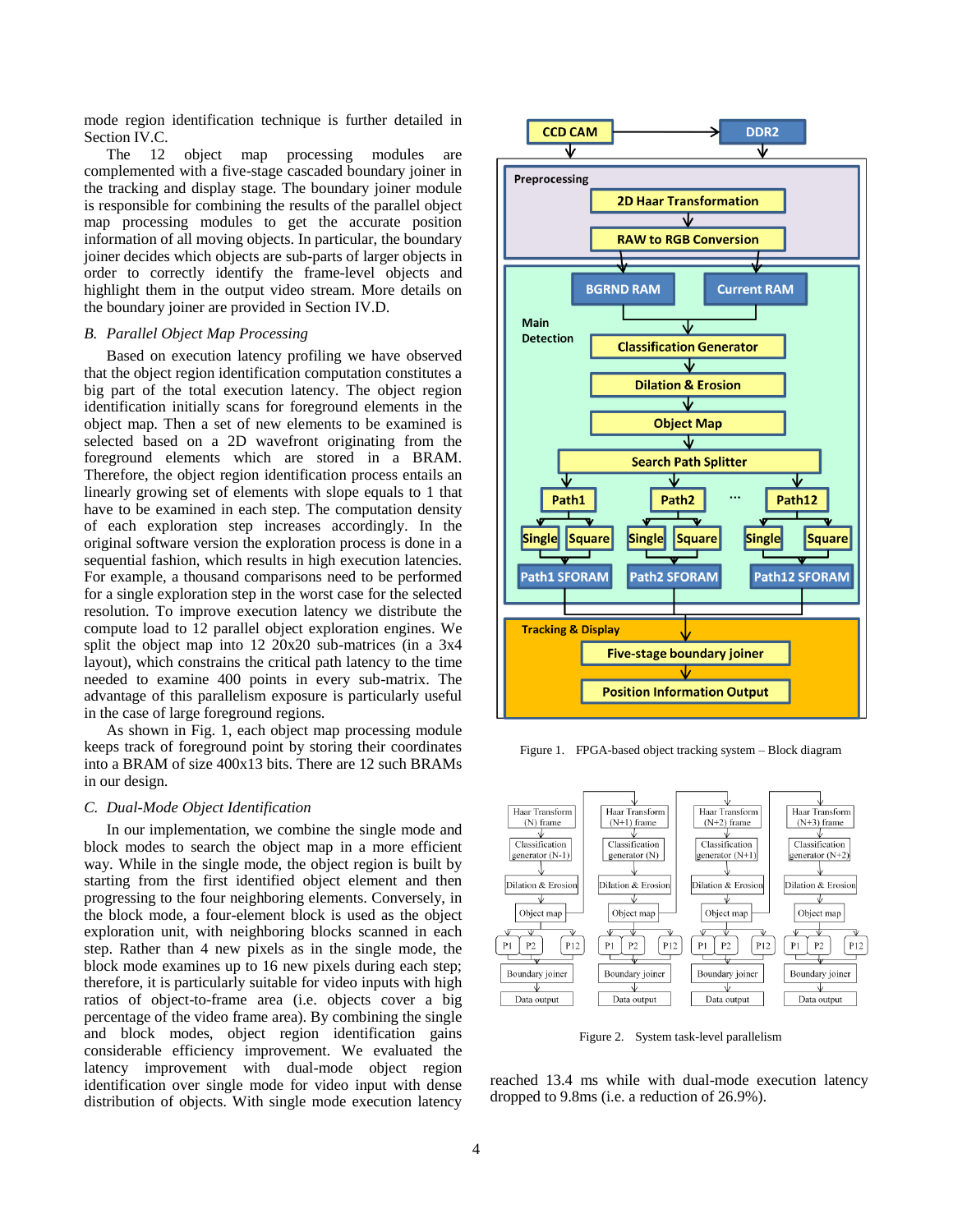

Figure 3. Dual-mode search overview

Fig. 3(a) shows the single mode exploration whereas Fig. 3(b) shows the block mode exploration. As depicted in Fig. 4, we can see that the single mode is based on exploring four neighboring elements from the current object map element across the vertical and horizontal dimensions; the block mode is based on a similar exploration strategy but with the difference that exploration is performed on neighboring block regions instead of single elements. The numbers in both figures represent the exploration order: for example, if the top-left corner element x1 is the first foreground element detected in the object map, we examine its right neighbor element which is marked as x2 and the lower neighbor x3 (there are no left and upper neighbors for x1). After x1, we start examining neighbors of x2. Fig. 4 depicts the pseudo code for the single mode and block mode search algorithms which were implemented in Verilog in our hardware implementation. The pseudo code also describes how the system switched between the two modes.

#### *D. Cascade Boundary Joiner*

Due to the parallelization of the object map processing across 12 object exploration engines, the object region information for the entire frame is separated into 12 parts. Each part corresponds to one object map sub-matrix and it is stored in a separate on-chip buffer called *sub-frame object RAM* (SFORAM). Initially, the actual frame-wise physical information of the foreground elements contained in each SFORAM is recovered and stored into a *frame object RAM* (FORAM). Subsequently, a five-stage boundary joiner processes the physical position information in the FORAM (Fig. 5). Every partial object is represented as a rectangle window in the frame. The joiner algorithm first consolidates the object boundary information across row-wise neighboring sub-frames. As shown in Fig. 6(a), during the first three filtering steps, all the sub-frames across the horizontal axis are merged into frame-wide sub-frames. Subsequently, during the last two filtering steps, columnwise merging is performed to obtain the frame-wide object region boundaries. Fig. 6(b) lists the sub-frames being merged in each stage of the boundary joiner. Merging is performed for each neighboring pair of sub-frames, hence, generating larger and potentially overlapping sub-frames. Redundant and overlapping object boundaries are identified and removed. At the output of the joiner, the complete object tracking information is collected and used to highlight the identified objects in the output video stream. Details of filters are depicted in Fig. 6(b).

#### **Single mode:**

| if(right_neighbor&down_neighbor&diag_neighbor)                 |
|----------------------------------------------------------------|
| $block\_mode \leq 1;$                                          |
| $single_model \leq 0;$                                         |
| else begin                                                     |
| add_left_neighbor;                                             |
| add_right_neighbor;                                            |
| add_up_neighbor;                                               |
| add_down_neighbor;                                             |
| end                                                            |
| $search\_order \leq search\_order + 1;$                        |
|                                                                |
| <b>Block_mode:</b>                                             |
| if(all_left_unit)                                              |
| add_left_unit;                                                 |
| else if $(\sim$ all_left_unit)                                 |
| add_ones_in_left_unit;                                         |
| suspend_left $\leq$ =1;                                        |
| if(all_right_unit)                                             |
| add_right_unit;                                                |
| else if(~ all_right_unit)                                      |
| add_ones_in_right_unit;                                        |
| suspend_right $\leq$ =1;                                       |
| if(all_up_unit)                                                |
| add_up_unit;                                                   |
| else if $(\sim$ all_up_unit)                                   |
| add_ones_in_up_unit;                                           |
| suspend_up $\leq 1$ ;                                          |
| if(all_down_unit)                                              |
| add_down_unit;                                                 |
| else if(~all_down_unit)                                        |
| add_ones_in_down_unit;                                         |
| suspend_down $\leq$ =1;                                        |
| if(suspend_left    suspend_right    suspend_up   suspend_down) |
| $single_model$ :                                               |
| block_mode<=0;                                                 |
| if(~suspend_left&&suspend_right&&suspend_up&&suspend_down)     |
| search_order<= search_order+1;                                 |

Figure 4. Single and Block mode search algorithms

### V. EXPERIMENTAL RESULTS

The employed object tracking algorithm is based on Chesnokov Yuriy's [2] framework which achieves tracking rates between 0.5-35 fps on a 2.2 GHz processor. In this section, we compare the performance between the hardware implementation and the original software version. The algorithm executed in both implementations is equivalent in terms of functionality. The software implementation is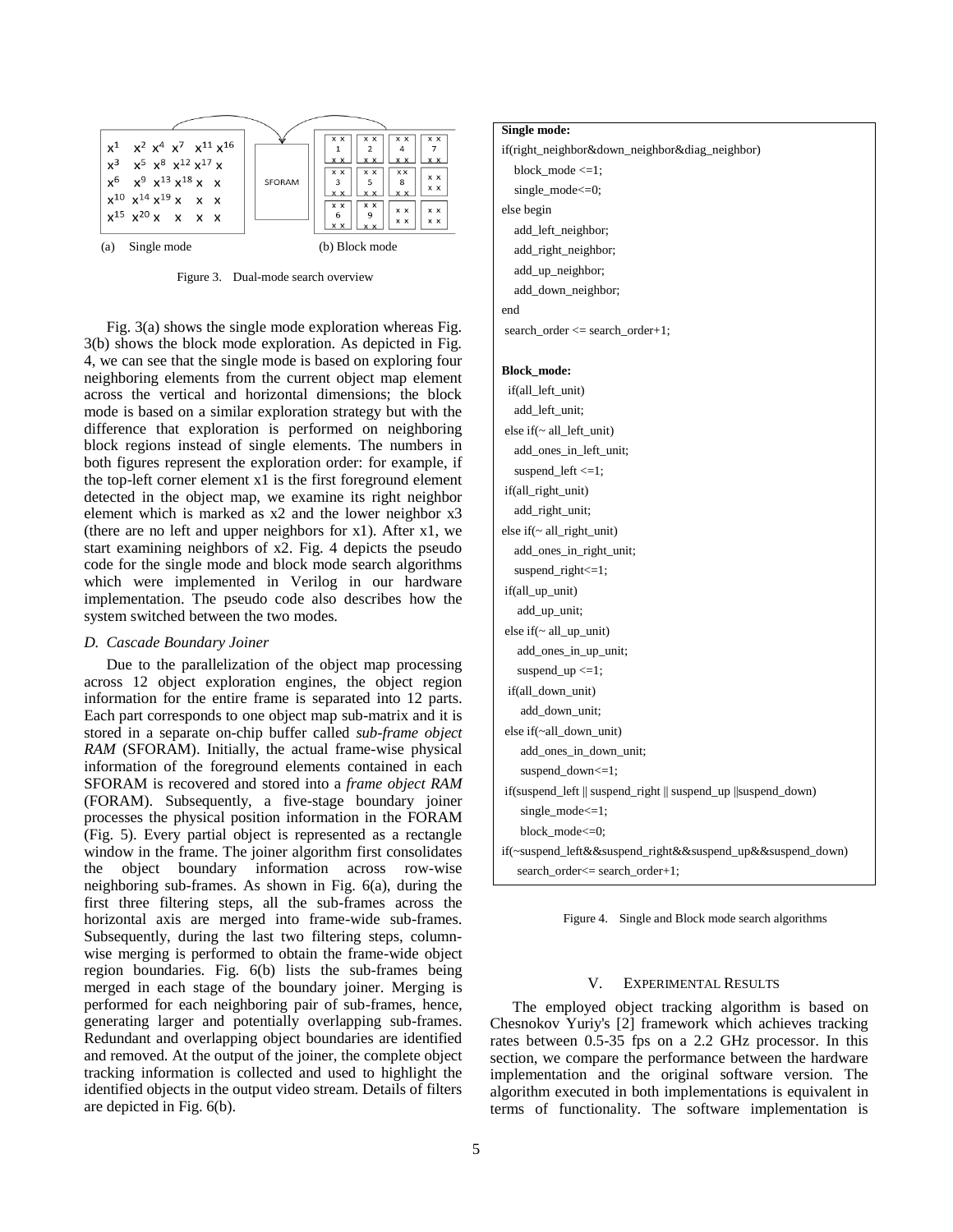

(a) Visual overview of five-stage boundary joiner

```
Filter1:
```
 Merge (1,2); Merge (2,3); Merge (3,4); Merge (5,6); Merge (6,7); Merge (7,8); Merge (9,10); Merge(10,11); Merge(11,12)

## *Filter2 [1]:*

 Merge (A, B) in Row 1; Merge (B, C) in Row 1; Merge (A, B) in Row 2; Merge (B, C) in Row 2; Merge (A, B) in Row 3; Merge (B, C) in Row 3;

#### *Filter3:*

 Merge (A1', B1'); Merge (A2', B2'); Merge (A3', B3');

# *Filter4:*

 Merge (A1'', A2''); Merge (A2'', A3'');

#### *Filter5:*

Merge (A1''', A2''');

Note [1]: Even though A, B and C sub-frames are marked in different rows for clarity purposes, they exist in every row.

(b) Sub-frame merging in each stage of the boundary joiner

### Figure 6. Boundary Joiner

written in Visual C++ with SSE optimizations. Its performance is measured on an AMD Turion processor with 2.2 GHz frequency. The proposed hardware implementation is designed for the Altera DE3 board, which features the Stratix III (EP3SL340H1152C2) FPGA device, and it can run at a clock rate of 182.88MHz. Table I shows the hardware resource utilization on the FPGA device.



Figure 5. Frame-level foreground information composition

TABLE I. FPGA RESOURCE UTILIZATION SUMMARY

| Resource            | <b>Used Resources</b> | Utilization |  |
|---------------------|-----------------------|-------------|--|
| Registers           | 32880                 | 12%         |  |
| <b>LUTs</b>         | 73794                 | 22%         |  |
| <b>Block Memory</b> | 847 Kbits             | 5%          |  |



Figure 7. Object tracking testing

To evaluate the performance of the hardware implementation we compared different video inputs that contain frames with different number of objects. For each experiment the same video input was tested in both implementations. The second and third columns in Table II show the average processing time per frame and the corresponding throughput (in fps) for the software implementation. The corresponding hardware